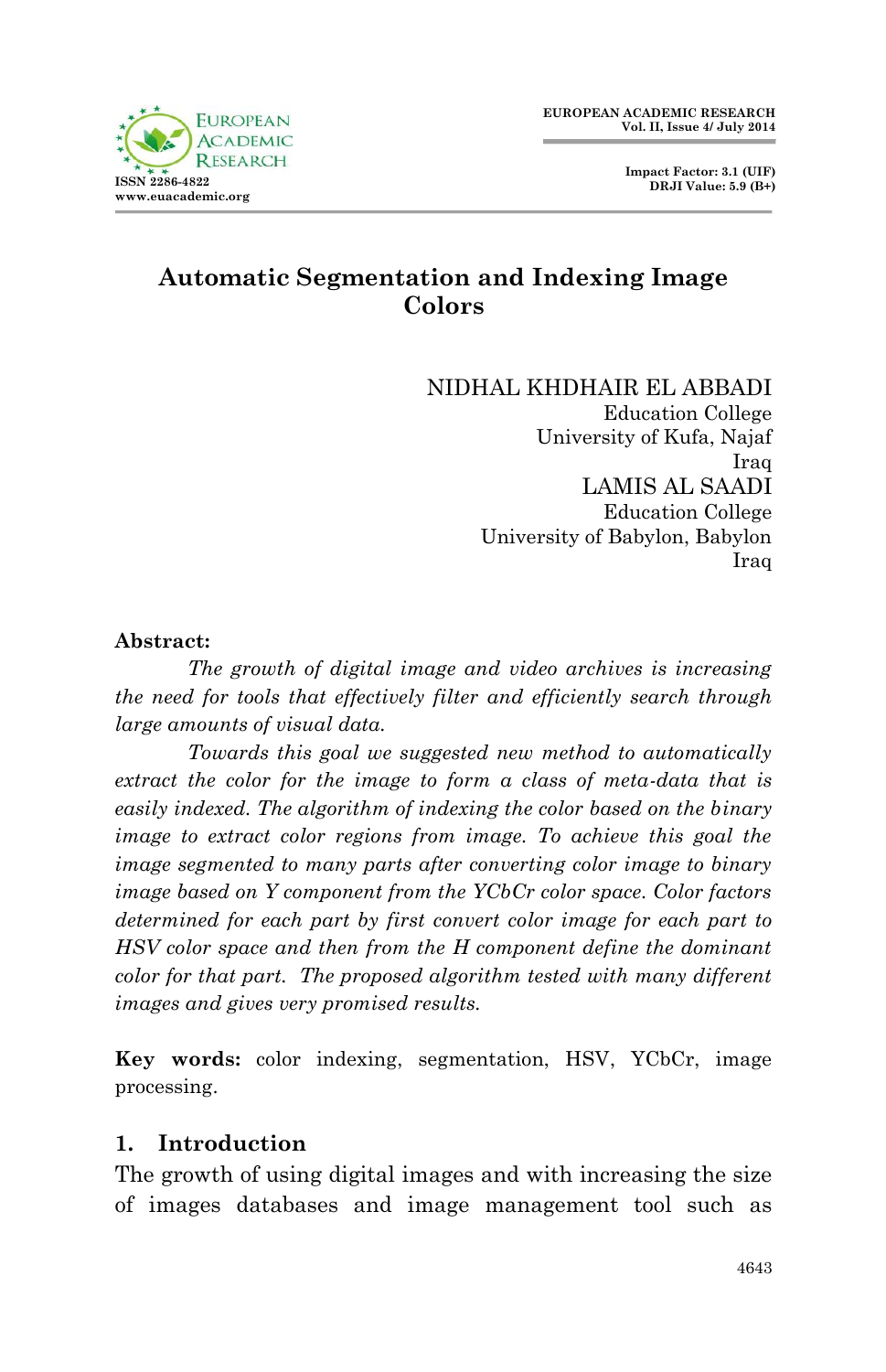Google's image search and photo album tools such as Google's Picasa project, as well as image search applications in general social networking environment, the request emerged for new tools and techniques that effectively online search the huge database and retrieval of images [1].

Content based image retrieval (CBIR) has been one of the most important research areas in computer science for the last decade.

Application of World Wide Web (www) and the internet is increasing exponentially, and with it the amount of digital images data accessible to the users. A huge amount of image databases are added every minute and so is the need for effective and efficient image retrieval systems [4]*.*

Content-based image retrieval has become a prominent research topic because of the proliferation of video and image data in digital form. The increased bandwidth availability to access the internet in the near future will allow the users to search for and browse through video and image databases located at remote sites.

One of the important techniques in this context is the color indexing which retrieve the images based on image color content. Some of the important objectives required for color indexing process such as: automated extraction of color, efficient indexing, and effective retrieval.

There are two methods for color indexing, the first one is global color distribution and the second one is the local or region color. The difference between these two methods is that the global distribution relays on comparing the color for the whole images, while in the regional we look for matching colors for the localized regions within images. Both methods are very useful in retrieve of images.

Many researchers' works in this field and many algorithms proposed; some of them are:

Sharma, et al*.* presented two methods for describing the contents of images. The first one characterizes images by global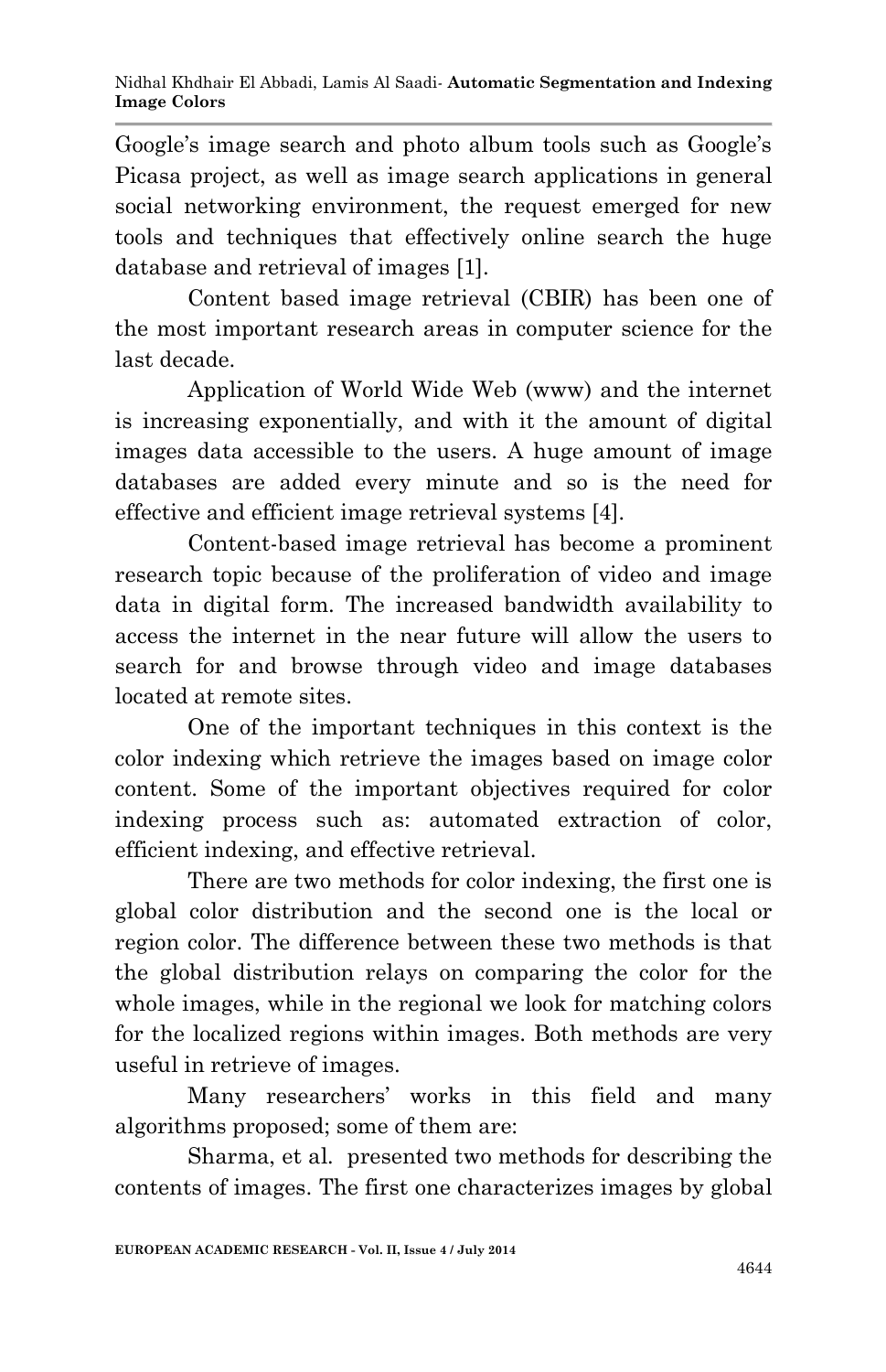descriptor attributes, while the second is based on color histogram approach. To compute feature vectors for Global descriptor, required time is much less as compared to color histogram. Hence cross correlation value & image descriptor attributes are calculated prior histogram implementation to make CBIR system more efficient. It is founded that further modifications are needed to produce better performance in searching images [6].

Singh and Hemachandran, proposed a content-based image retrieval method which combines color and texture features. To improve the discriminating power of color indexing techniques, they encode a minimal amount of spatial information in the color index. As its color features, an image is divided horizontally into three equal non-overlapping regions. From each region in the image, they extract the first three moments of the color distribution, from each color channel [7].

Vilvanathan and Rangaswamy, proposed an image retrieval technique based on color indexed image histograms. The RGB image is converted to an indexed image with 256 colors and the color map of a single image is used to decompose the entire dataset images. After that, the images are indexed so that each bin in a histogram corresponds to a specific color based on the index value [8].

## **2. Color Feature Extraction**

Feature extraction means obtaining useful information that can describe the image with its content. We mean by image features the characteristic properties. For example, the image of a forest can be described by its green color.

Color is the most extensively used visual content for image retrieval. Its three-dimensional values make its discrimination potentiality superior to the single dimensional gray values of images. Before selecting an appropriate color description, color space must be determined first [2].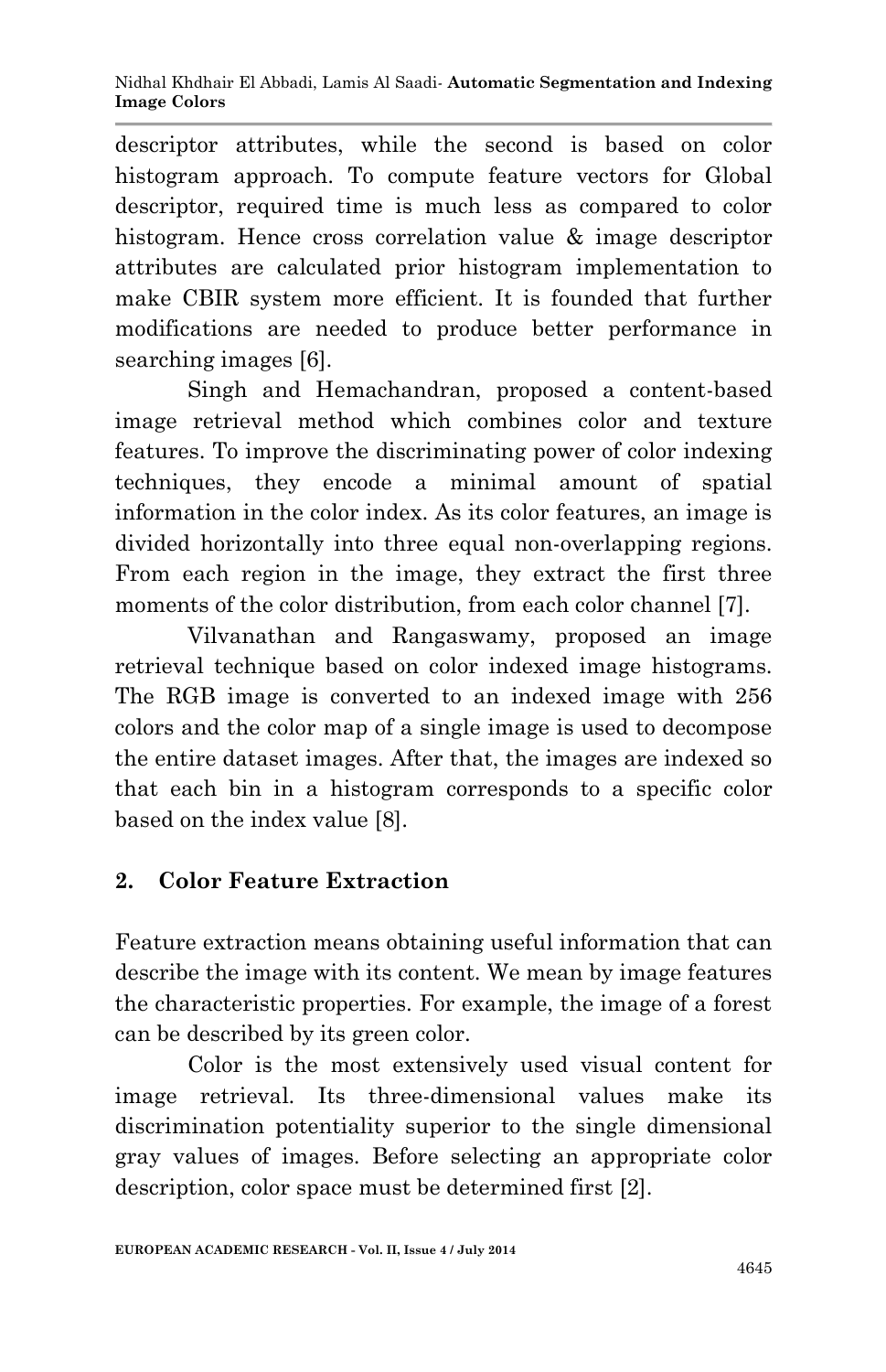Nidhal Khdhair El Abbadi, Lamis Al Saadi*-* **Automatic Segmentation and Indexing Image Colors**

In image retrieval, the color is commonly used feature. Varieties of color spaces are available and different colors are defined on selected color space. To make image recognition possible by human, important feature is color.

Color has been the most effective feature and almost all systems employ colors. Although most of the images are in the red, green, blue (RGB) color space, this space is only rarely used for indexing and querying as it does not correspond well to the human color perception. It only seems reasonable to be used for images taken under exactly the same conditions each time such as trademark images [5].

Other spaces such as hue, saturation, value (HSV) or the CIE Lab and Luv spaces are much better with respect to human perception and are more frequently used. This means that differences in the color space are similar to the differences between colors that humans perceive. Much effort has also been spent on creating color spaces that are optimal with respect to lighting conditions or that are invariant to shades and other influences such as viewing position [3].

## **3. Proposed Methodology**

One of the important factors used in retrieved image is the colors of different image regions. In this paper we suggested new algorithm for automatically segmented the images to different image partitions, and then detecting the partitions colors.

In this paper we suggested image segmentation which is differ from the region extraction, where the process of partition the image such that each point is assigned to one segment is called segmentation, while in the case that an image point may be assigned to many regions or to none called region extraction.

Segmentation is done to decompose an image into meaningful parts for further analysis, this step convert the color image to the binary image, at this case the image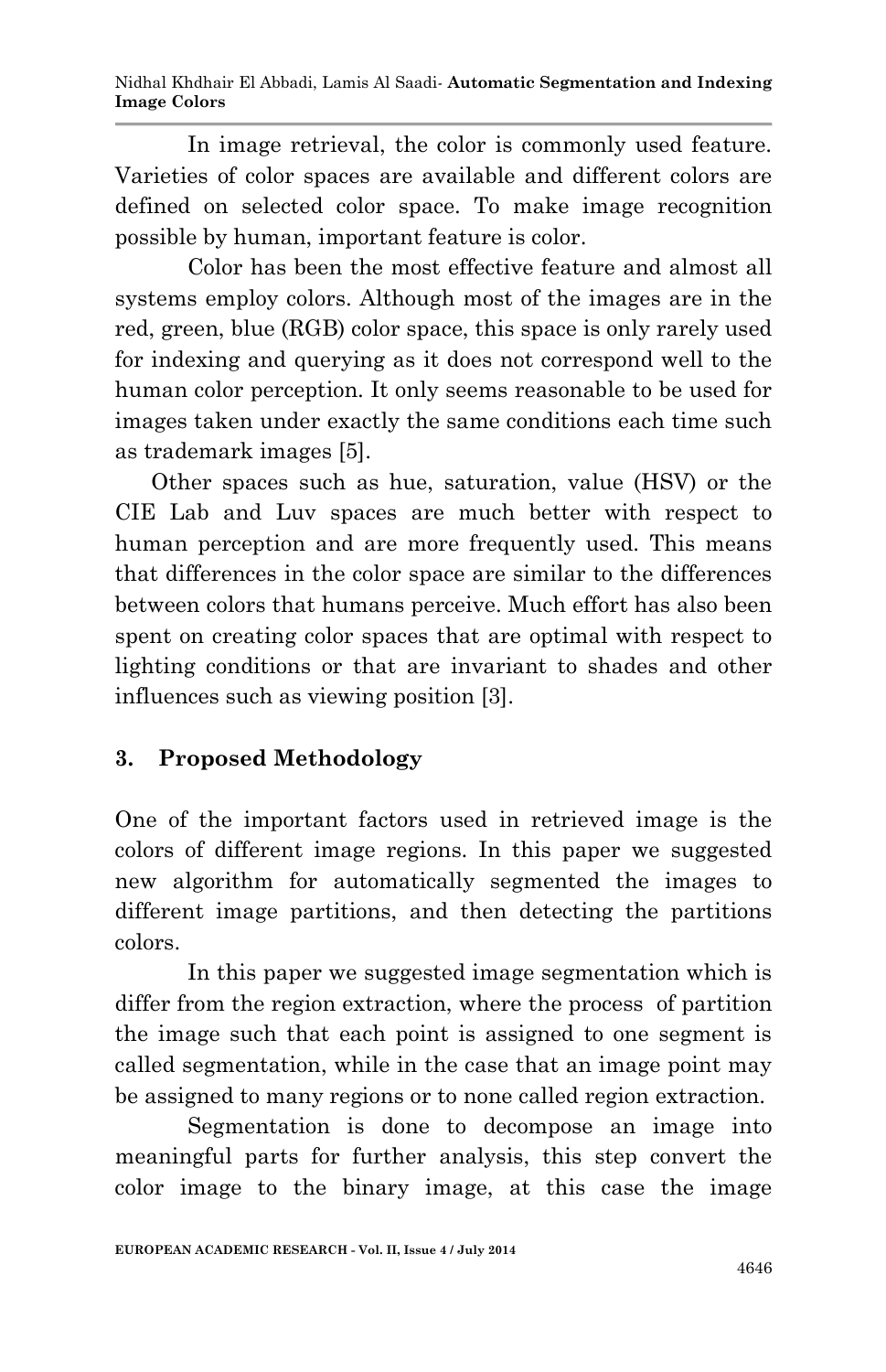Nidhal Khdhair El Abbadi, Lamis Al Saadi*-* **Automatic Segmentation and Indexing Image Colors**

background are changed as black color, while the white pixels represent the objects.

We suggested new method to segment the image based on converting the color image to 3 bands (red, green, and blue) and then transforming the blue band image to YCbCr color space. From YCbCr we use the Y component to determine the threshold to convert the image to binary, the threshold determined by the following relation:

# Threshold =  $\frac{1}{M*N} \sum_{i=1}^{M} \sum_{j=1}^{N} Y(i,j)$

Where,  $Y$  (i, j) is the  $Y$  component value at the coordinate (i, j), and (M, N) is the image dimensions.

Now, each value in the blue band image will be compared with threshold, if its value greater or equal to threshold then it will changed to the value one (white color), otherwise change to zero (black color), the resulted image from this process showed in Fig. 1. In this case the binary image mostly segmented the color image to the partitions according to the colors.



**Fig. 1: color image and its binary image.**

In the binary image the suggested algorithm traces the exterior boundaries of each object, and then all the components (partitions) in the binary image are labeled by using image label algorithm, which scan all image pixels, assigning preliminary labels to nonzero pixels and recording label equivalences in a union-find table. Then, resolve the equivalence classes using the union-find algorithm (The Union-Find algorithm is used for maintaining a number of non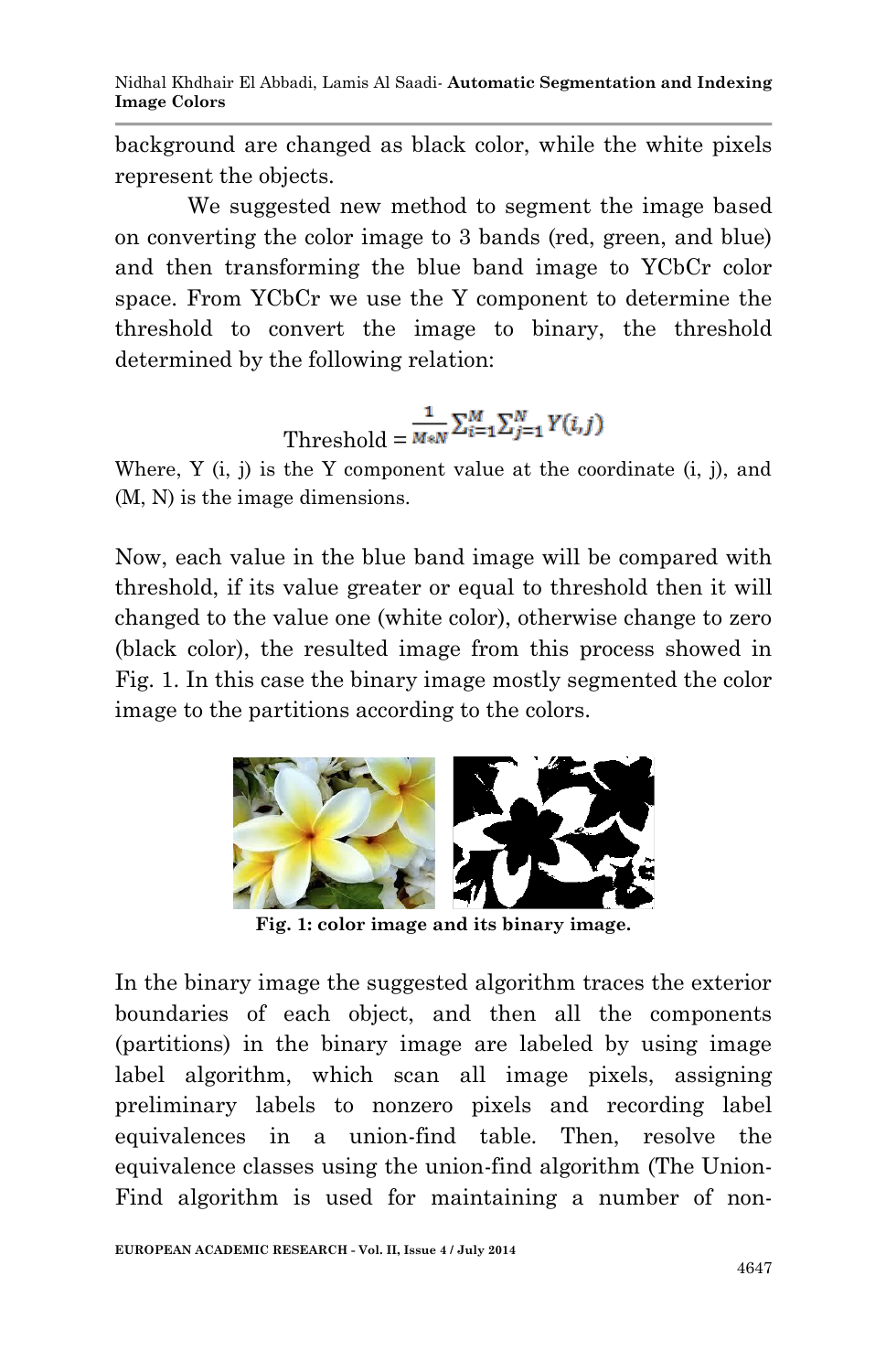overlapping sets from a finite universe of elements). Finally, relabel the pixels based on the resolved equivalence classes.

The final step is to recognize each labeled partition from the other similar partitions by recover its original colors from the origin image. This is achieved by transform each segmented color partition to the HSV color space; we use the HSV color space for color feature generation. The hue (H) represents the dominant spectral component (color in its pure form), as in red, blue, or yellow. Adding white to the pure color changes the color: the less white, the more saturated the color is, this corresponds to the saturation (S). The value (V) corresponds to the brightness of color. The hue (color) is invariant to the illumination and camera direction, and thus suitable for object color recognition.

The H values of a pixel can be extracted from its RGB representation according to the following formula:

$$
H = \arctan\frac{\sqrt{3}(G-B)}{(R-G) + (R-B)}
$$

Later determine the color factor parameter (E), color factor use to recognize the color for each labeled partition. This can be achieved by using the following relation:

$$
E = \frac{\sum_{k=1}^{n} (P_k)^2}{\sum_{k=1}^{n} P_k}
$$

Where  $(P_k)$  is the value of pixel k, and n is the number of pixels in the partition.

This relation applied for many pure colors to determine the color factors, the results are summarized in the table 1.

| <b>Color Name</b> | <b>Color Factor</b> |
|-------------------|---------------------|
| Yellow            | 0.1                 |
| Brown             | 0.2                 |
| Green             | 0.3                 |
| Blue              | 0.6                 |
| Purple            | 0.8                 |
| Red               | 0.9                 |

**Table 1: Values of color factor**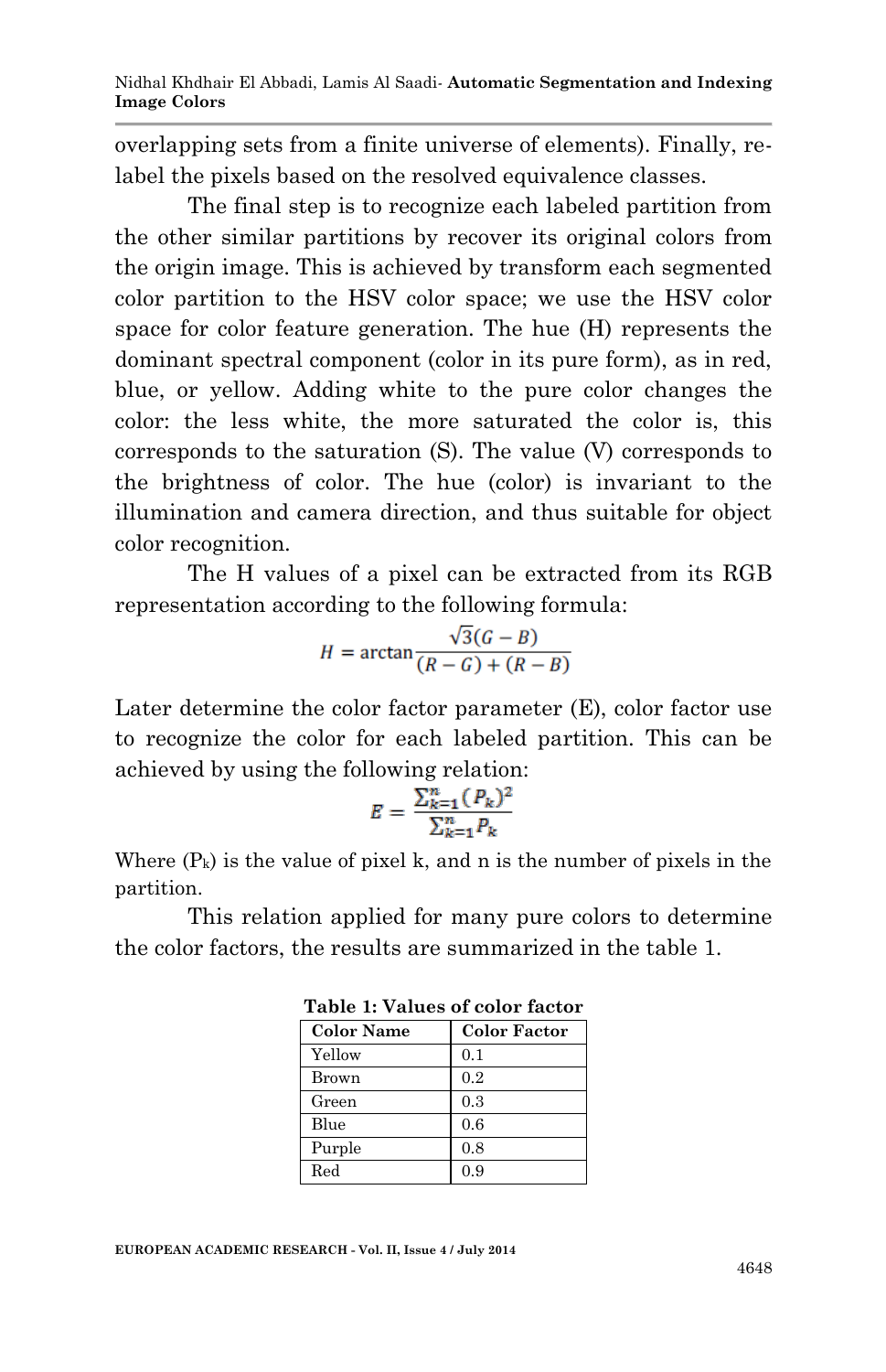### **5. Results**

The proposed algorithm tested with many images, and the results were as follow:



**Figure1: images with different colors and objects**







**Figure 2: images with colors mainly blue and green** 



**Figure 3: images with colors mainly yellow and green** 



**Figure 4: image with different colors**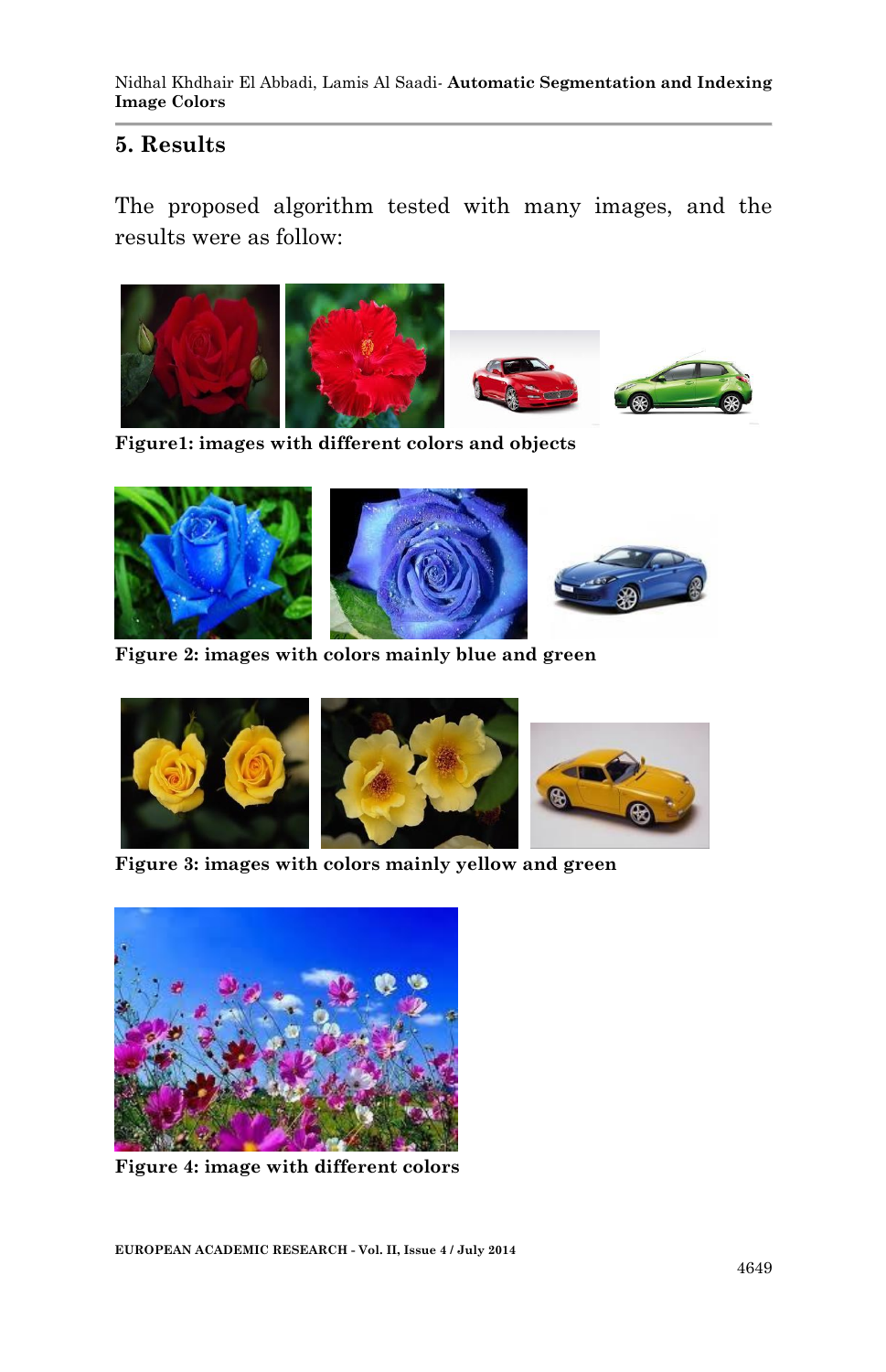| Table 2: results of the tested images |                         |              |        |
|---------------------------------------|-------------------------|--------------|--------|
|                                       | Fig. No.                | Color factor | color  |
|                                       | 1                       | 0.9          | red    |
|                                       |                         | $0.3\,$      | green  |
|                                       | $\overline{2}$          | 0.6          | blue   |
|                                       |                         | 0.3          | green  |
|                                       | 3                       | 0.1          | yellow |
|                                       |                         | 0.3          | green  |
|                                       | $\overline{\mathbf{4}}$ | 0.6          | blue   |
|                                       |                         | 0.3          | green  |
|                                       |                         | 0.8          | purple |

Nidhal Khdhair El Abbadi, Lamis Al Saadi*-* **Automatic Segmentation and Indexing Image Colors**

#### **6. Conclusions**

In this paper we suggested and evaluate new method for automated segmentation and extraction of local color partitions in image, efficient color indexing for each partition.

We use the color space YCbCr for segmentation which gives very accurate results. Also we use the hue (color) which is invariant to the illumination and camera direction, and thus suitable for object color recognition.

The algorithm tested with many images and gives promised results. We think this algorithm need more work to define color factors for more colors which can represents in the comuter.

#### **REFERENCES**

- Chakravarti, Rishav and Meng Xiannong. 2009. "A Study of Color Histogram Based Image Retrieval." *Sixth International Conference on Information Technology: New Generations*. 1323- 1328. [1]
- Long, F., Zhang, H., Dagan, H., and Feng, D. 2003. "Fundamentals of content based image retrieval." In *Multimedia Information Retrieval and Management Book,* 1-26. Berlin, Heidelberg: Springer-Verlag. DOI: 10.1007/978-3-662-05300-3\_1. [2]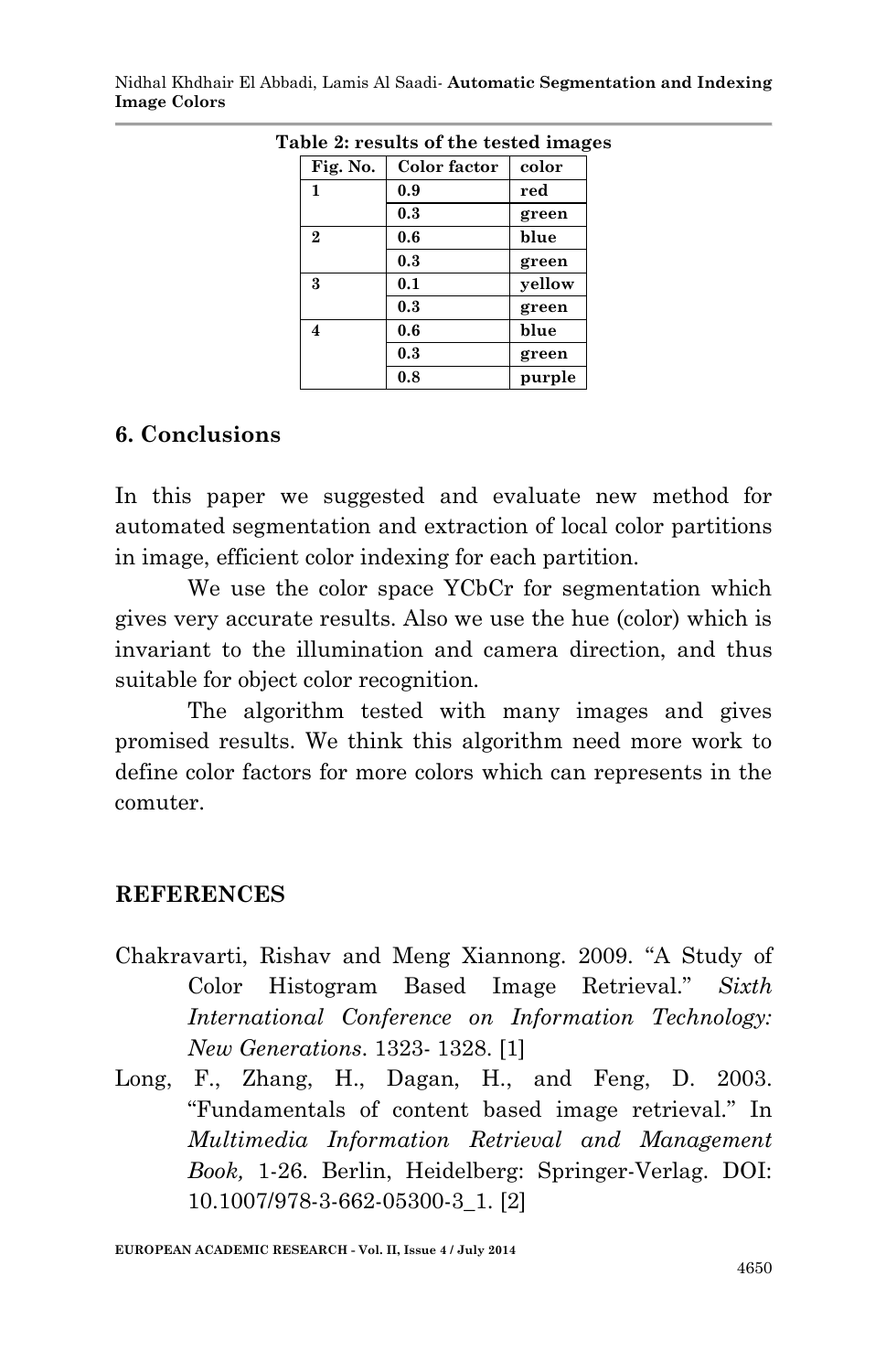- Müller, Henning, Michoux, Nicolas, Bandon, David, and Geissbuhler, Antoine. 2004. "A review of content-based image retrieval systems in medical applications– clinical benefits and future directions." *International Journal of Medical Informatics* 73: 1-23. [3]
- Reddy P. V. N. and Satya Prasad, K. 2011. "Color and Texture Features for Content Based Image Retrieval." *Int. J. Comp. Tech. Appl*. 2(4): 1016-1020. [4]
- Rehman, Mehwish, Muhammad, Iqbal, Muhammad, Sharif and Mudassar, Raza. 2012. "Content Based Image Retrieval: Survey." *World Applied Sciences Journal* 19(3): 404-412. [5]
- Sharma, Neetu, Paresh, Rawat, and Jaikaran, Singh. 2011. "Efficient CBIR Using Color Histogram Processing." *Signal & Image Processing: An International Journal (SIPIJ)* 2(1): 94-112. [6]
- Singh S. Mangijao, and Hemachandran, K. 2012. "Content-Based Image Retrieval using Color Moment and Gabor Texture Feature*." IJCSI International Journal of Computer Science Issues* 9(5): 299- 309. [7]
- Vilvanathan, K. and Rangaswamy, R. 2013. "Bi-level classification of color indexed image histograms for content based image retrieval." *Journal of Computer Science* 9: 343-349. [8]